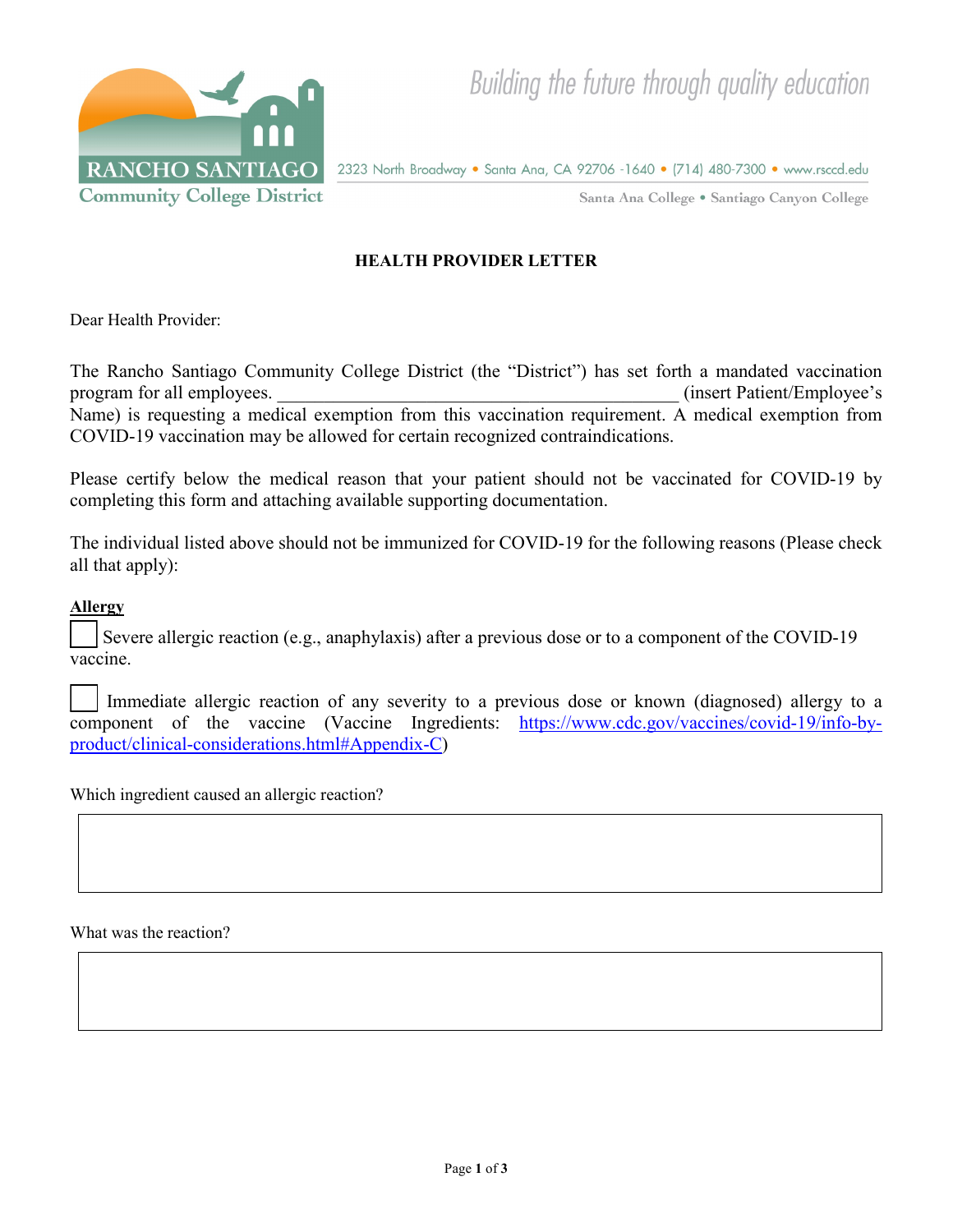How long will the medical contraindication last?

## **Physical Condition/Medical Circumstance**

The physical condition of the patient or medical circumstances relating to the individual are such that vaccination is not considered safe. Please state, with sufficient detail for independent medical review, the specific nature and probable duration of the medical condition or circumstances that contraindicate vaccination with the COVID-19 vaccine.

Explanation:

Form is to be submitted to Human Resources at the following link: